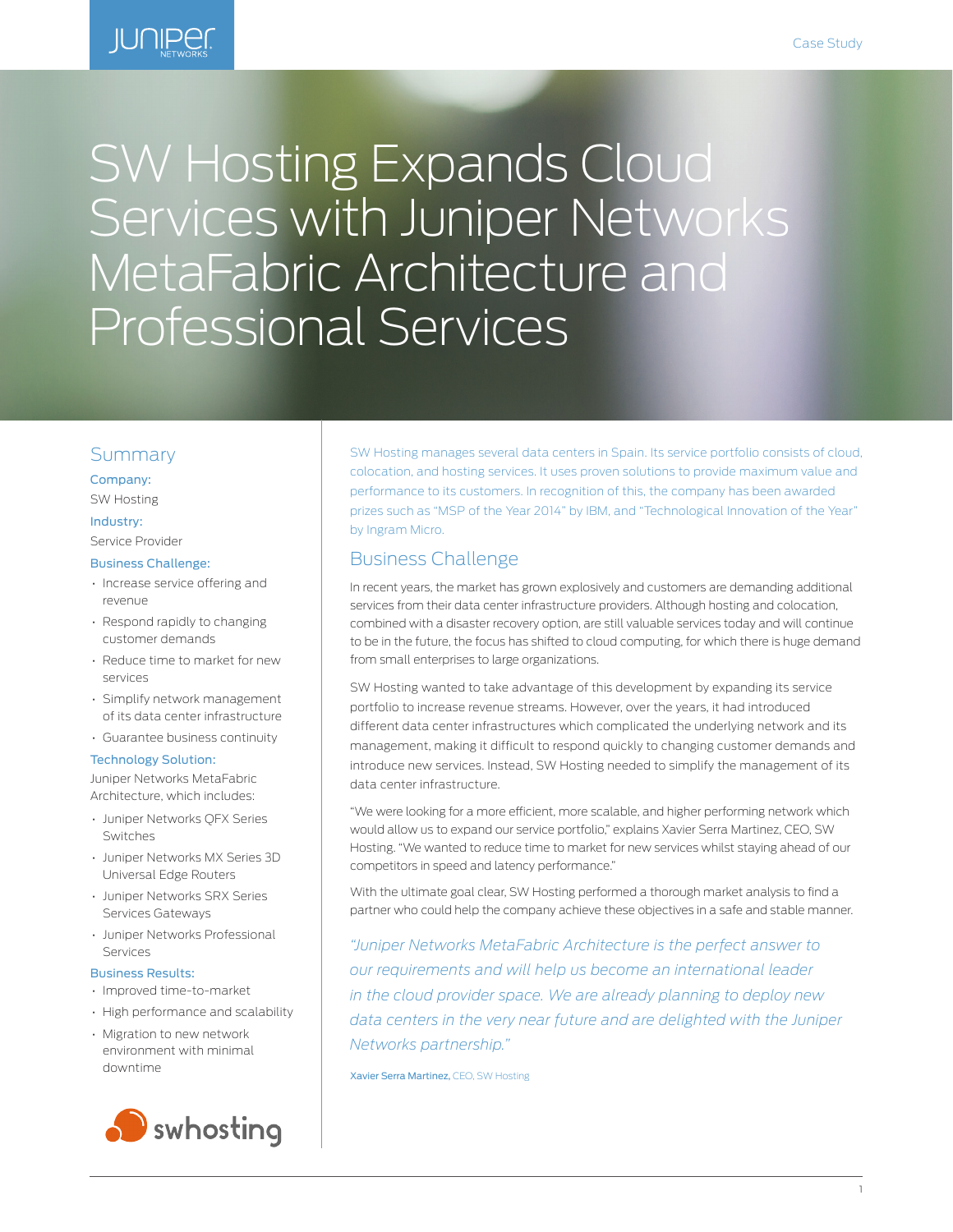# Technology Solution

Juniper Networks, offering a complete data center network solution consisting of hardware, software, and Professional Services and providing all the technical expertise to make it work, soon emerged as the leading vendor. SW Hosting decided to base its data center infrastructure on the Juniper Networks® MetaFabric™ Architecture, using QFX Series switches as top-ofrack (ToR) devices, MX Series 3D Universal Edge Routers, and firewall clusters using the SRX Series Services Gateways.

SW Hosting's deployment of MetaFabric Architecture delivers a nonblocking architecture featuring high speed and low-latency performance, coupled with the ability to scale physical ports to quickly increase density in a rapidly growing environment. MetaFabric Architecture delivers the agile and efficient network foundation that today's complex data centers demand, reducing deployment complexity, providing an open and flexible architecture that eliminates vendor lock-in, and implementing network intelligence that improves application performance through analytics and actionable insights. Each QFX Series switch delivers redundant Ethernet and redundant Fibre Channel over Ethernet (FCoE) interfaces, making the data center LAN a single, logical system that is easy to configure, manage, and maintain.

In practical terms, the simplicity of the design reduces the time between receiving a sales order to activating the service for the customer, and this results in higher revenues and greater long-term customer loyalty. The new infrastructure also allows SW Hosting to accelerate new product design initiatives with the network supporting all types of connectivity topologies. Expanding one data center by increasing physical or logical server density, or adding a new data center altogether, is now easy and straightforward.

*"Juniper Networks Professional Services helped us with faster solution testing and faster deployment, instilling confidence in us in moving to the new architecture. This confidence was well-founded when we experienced no downtime during the migration to the new environment."*

## Narcis Escarpanter, Engineer, SW Hosting

The "north side" (IP edge and gateway) of the MetaFabric Architecture is based in the MX Series 3D Universal Edge Routers, which offer high nonblocking performance, high availability, and dense quality-of-service (QoS) features. MX Series routers also perform peering functionality with Internet providers at each data center, as well as interconnecting different data centers.

Thanks to the intelligent use of MPLS between all data centers, L3VPN, virtual private LAN service (VPLS), and Ethernet VPN (EVPN) services are deployed. This means that SW Hosting can now offer seamless delivery of the same Layer 2/Layer 3 services spanning multiple geographical locations. Security is delivered by a cluster of SRX Series Services Gateways.

*"We challenge the idea that high performance data center networks have to be complex, because we believe in something different. We believe in simplicity, we believe in networks that are part of the solution and not part of the problem"*

#### Miguel Barreiros, Consultant, Professional Services Solutions, Juniper Networks

The Juniper Networks Professional Services team was key to this implementation, providing design expertise, specialist knowledge, and real-world experience with similar deployments and migrations. "Juniper Networks Professional Services helped us with faster solution testing and faster deployment, instilling confidence in us in moving to the new architecture," said Narcis Escarpanter, an engineer at SW Hosting. "This confidence was well-founded when we experienced no downtime during the migration to the new environment."

The SW Hosting team was involved throughout the process, gathering the knowledge and skills needed to continue moving forward. Additional onsite training ensured that the team was fully prepared to take on management and maintenance of the new network.

## Business Results

The new environment provides a secure, low-latency, highspeed, highly available, and highly scalable network with complete disaster recovery integration. These features, combined with a future-proofed network design, enable SW Hosting to realize its expansion plans, both in existing and new data centers. The new MPLS interconnection between the data centers is ready to accommodate customer requirements that span multiple data centers.

"We challenge the idea that high-performance data center networks have to be complex, because we believe in something different," said Miguel Barreiros, Professional Services consultant, Juniper Networks. "We believe in simplicity, we believe in networks that are part of the solution and not part of the problem."

The relationship with Juniper Networks Professional Services resulted in a future-proofed design, a smooth migration, and a successful knowledge transfer.

## Next Steps

Xavier Serra Martinez concludes: "Juniper Networks MetaFabric Architecture is the perfect answer to our requirements and will help us become an international leader in the cloud provider space. We are already planning to deploy new data centers in the very near future and are delighted with the Juniper Networks partnership."

The next steps being evaluated by SW Hosting are the Juniper Networks Contrail SDN controller and introduction of the Juniper Networks Firefly product suite, which allows deploying the service of stateful firewalls between hosts in the same hypervisor.